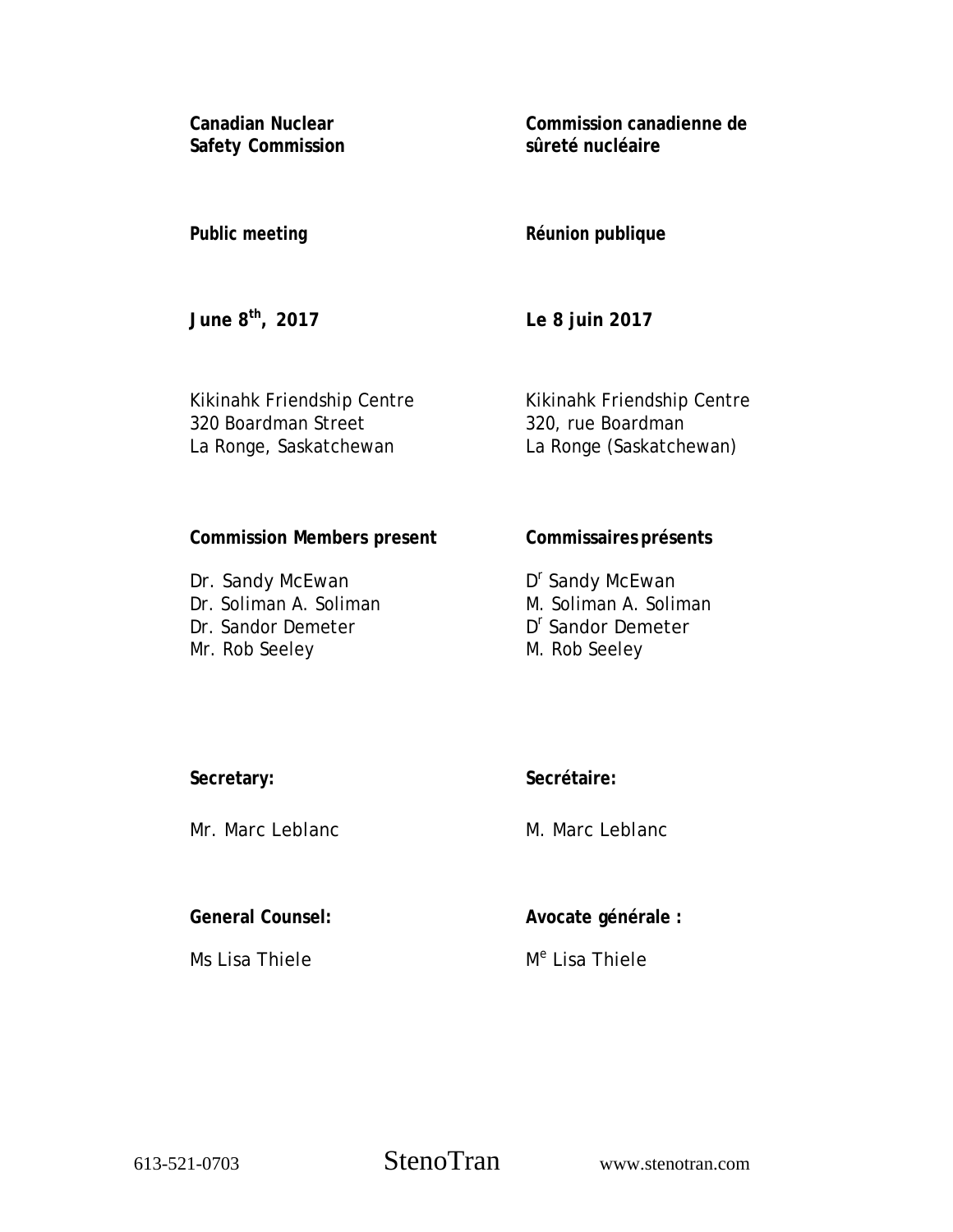### **TABLE OF CONTENTS**

|                                                                                | <b>PAGE</b> |
|--------------------------------------------------------------------------------|-------------|
| Opening Remarks                                                                |             |
| CMD 17-M28<br>Adoption of Agenda                                               | 4           |
| CMD 17-M29<br>Approval of Minutes of<br>Commission Meeting held on May 9, 2017 | 4           |
| Status Report on Power Reactors                                                |             |
| CMD 17-M30<br>Oral submission from CNSC Staff                                  | 5           |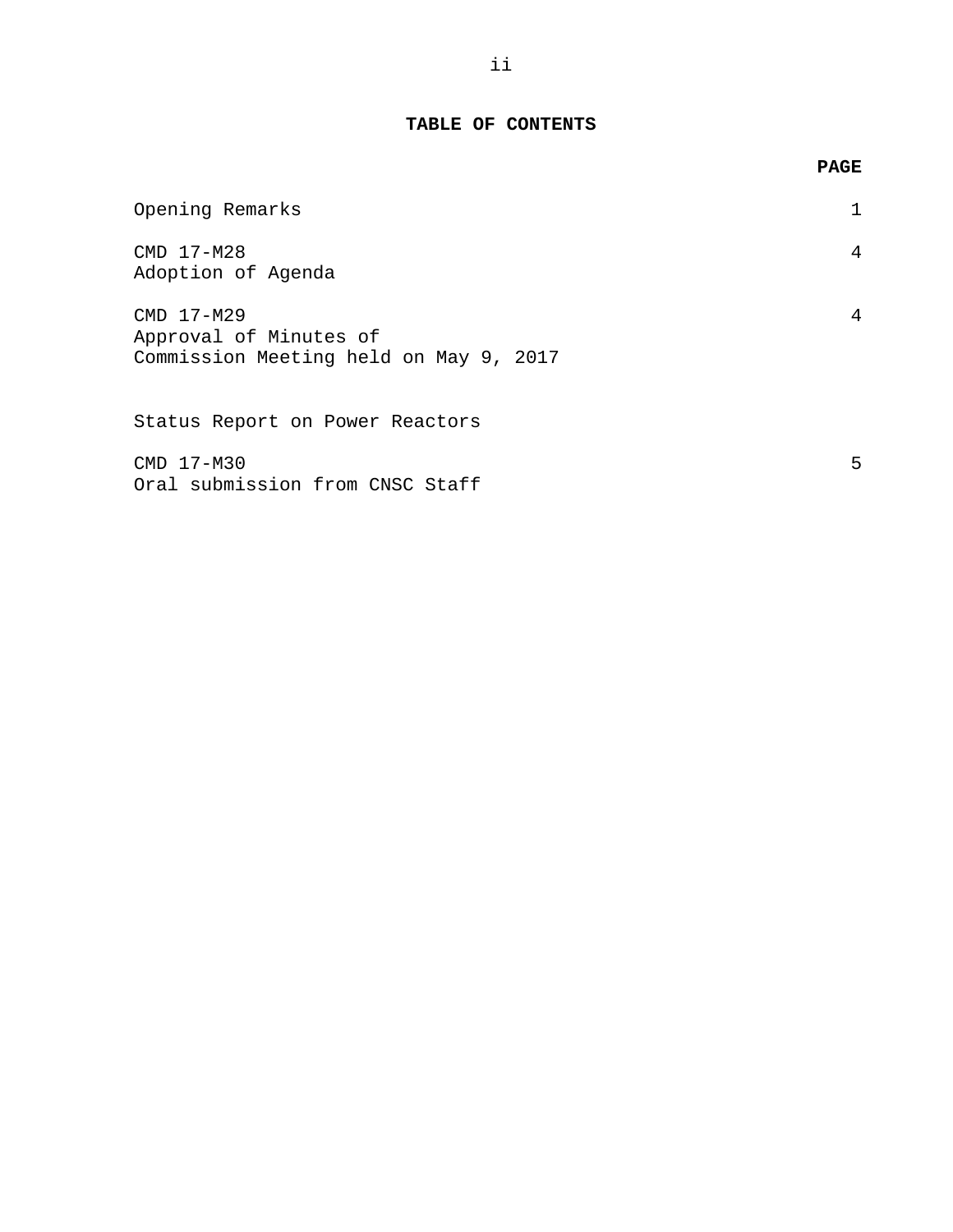<span id="page-2-0"></span>La Ronge, Saskatchewan / La Ronge (Saskatchewan) --- Upon commencing on Thursday, June 8, 2017 at 9:02 a.m. / La réunion débute le jeudi 8 juin 2017 à 9 h 02

#### **Opening Remarks**

**M. LEBLANC :** Bonjour. Good morning, ladies and gentlemen. Welcome to the public meeting of the Canadian Nuclear Safety Commission.

As indicated yesterday and as indicated in the agendas, we have a short meeting this morning to deal with recurrent Commission business and we will proceed at 9:45 or around 9:45 with the continuation of the public hearing.

So this morning, as yesterday, we have simultaneous interpretation particularly for the hearing item as it pertains to it being also available in Cree and Dene, in addition to French obviously.

We would ask that you please keep the pace of speech relatively slow so that the interpreters have a chance to keep up.

Des appareils pour l'interprétation sont disponibles à la réception. La version française est au poste 2 and the English version is on channel 1.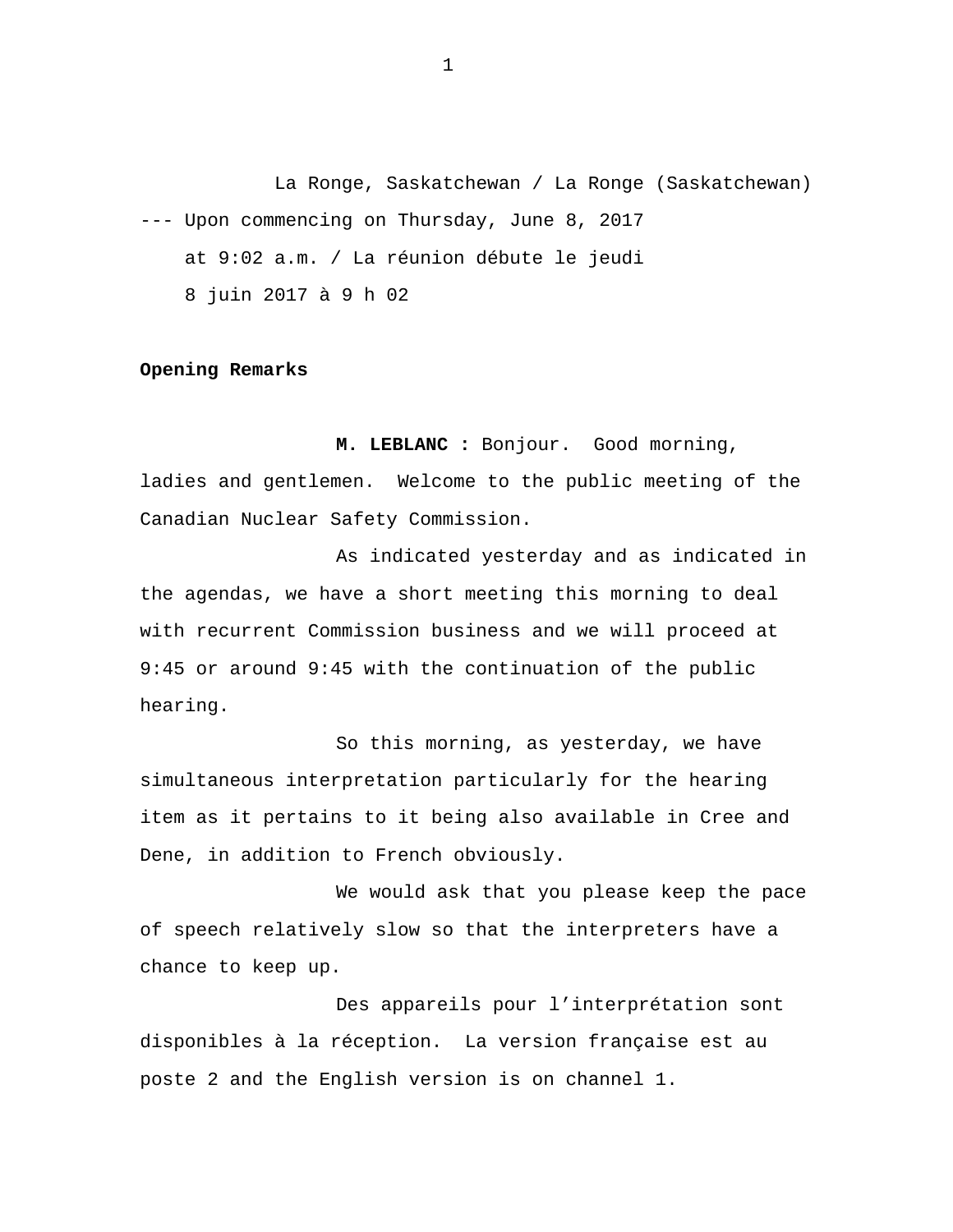I don't think we have interpretation in Cree and Dene, but I will read what is said here, that if there is Cree it's on channel 3 and Dene would be on channel 4.

Please identify yourself before speaking so that the transcripts are as complete and clear as possible. And those transcripts should be available by the end of next week on our website.

I would also like to note that this proceeding is being video webcast live and that archives of the proceedings will be available on our website for a three-month period after the closure of the proceedings.

As a courtesy to others in the room, please silence your cell phones and other electronic devices.

Dr. Sandy McEwan will be presiding over today's Commission Meeting.

Dr. McEwan...?

**THE CHAIRMAN:** Thank you, Marc.

Good morning and welcome to this meeting of the Canadian Nuclear Safety and welcome also to those who are joining us via webcast and teleconference.

My name is Sandy McEwan and I will be chairing the Commission meeting today.

I would like to introduce the Members of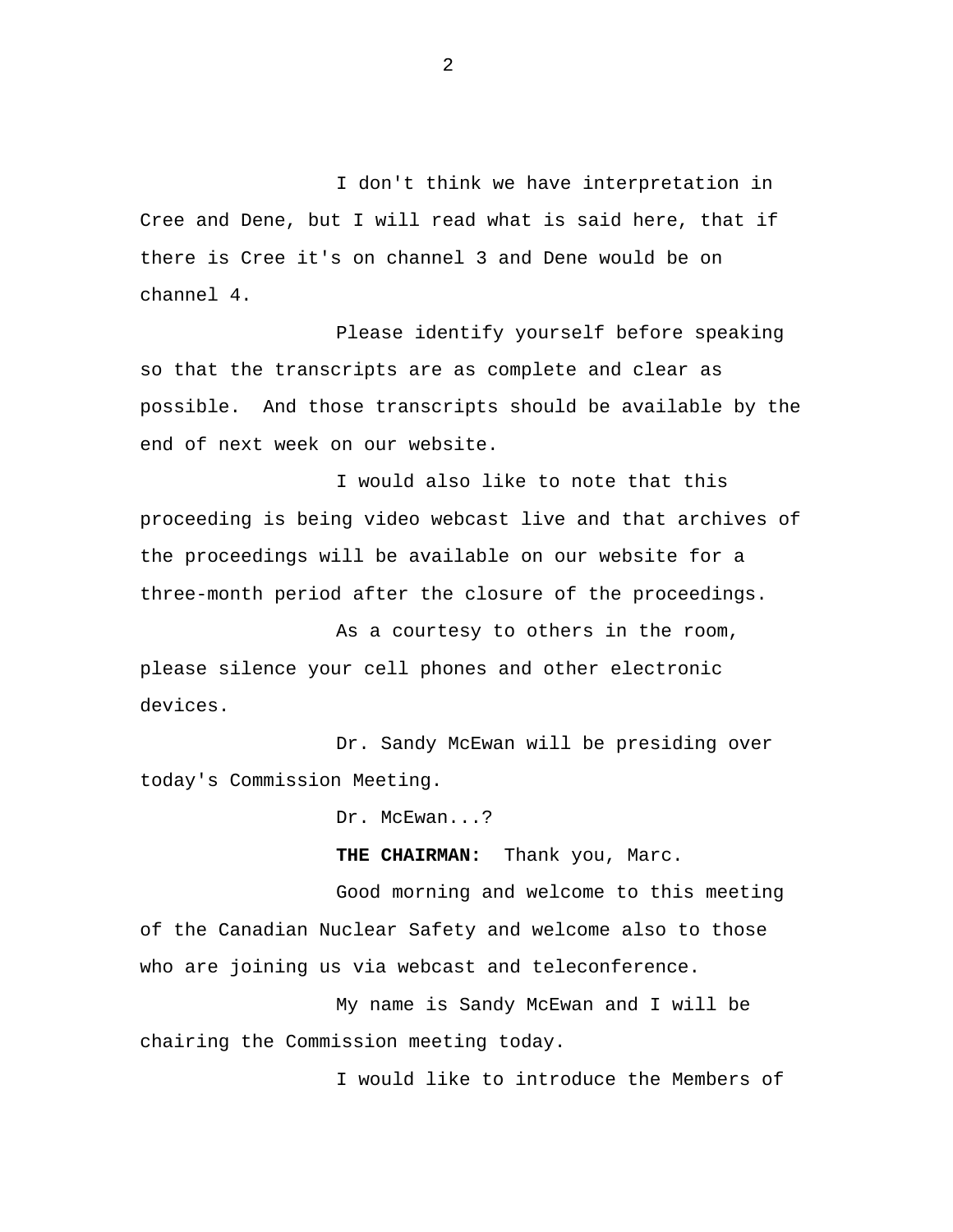the Commission who are with us today. These are, on my right, Dr. Soliman A. Soliman and Dr. Sandor Demeter; and to my left Mr. Rob Seeley.

We have already heard from our Commission Secretary Marc Leblanc, and Ms Lisa Thiele, who is Senior General Counsel to the Commission, is also with us on the podium.

**MR. LEBLANC:** I will try not to mess this

The *Nuclear Safety and Control Act*  authorizes the Commission to hold meetings for the conduct of its business.

up.

The meeting agenda was published on May 29th. This will be a short meeting, as indicated earlier, with one item on the agenda in addition to the approval of the minutes, and it will be to provide the Members with an update on the status of the power reactors in Canada. This update is provided at every Commission proceeding and that's why we are having it even if we are in a remote community.

Mr. Chair...?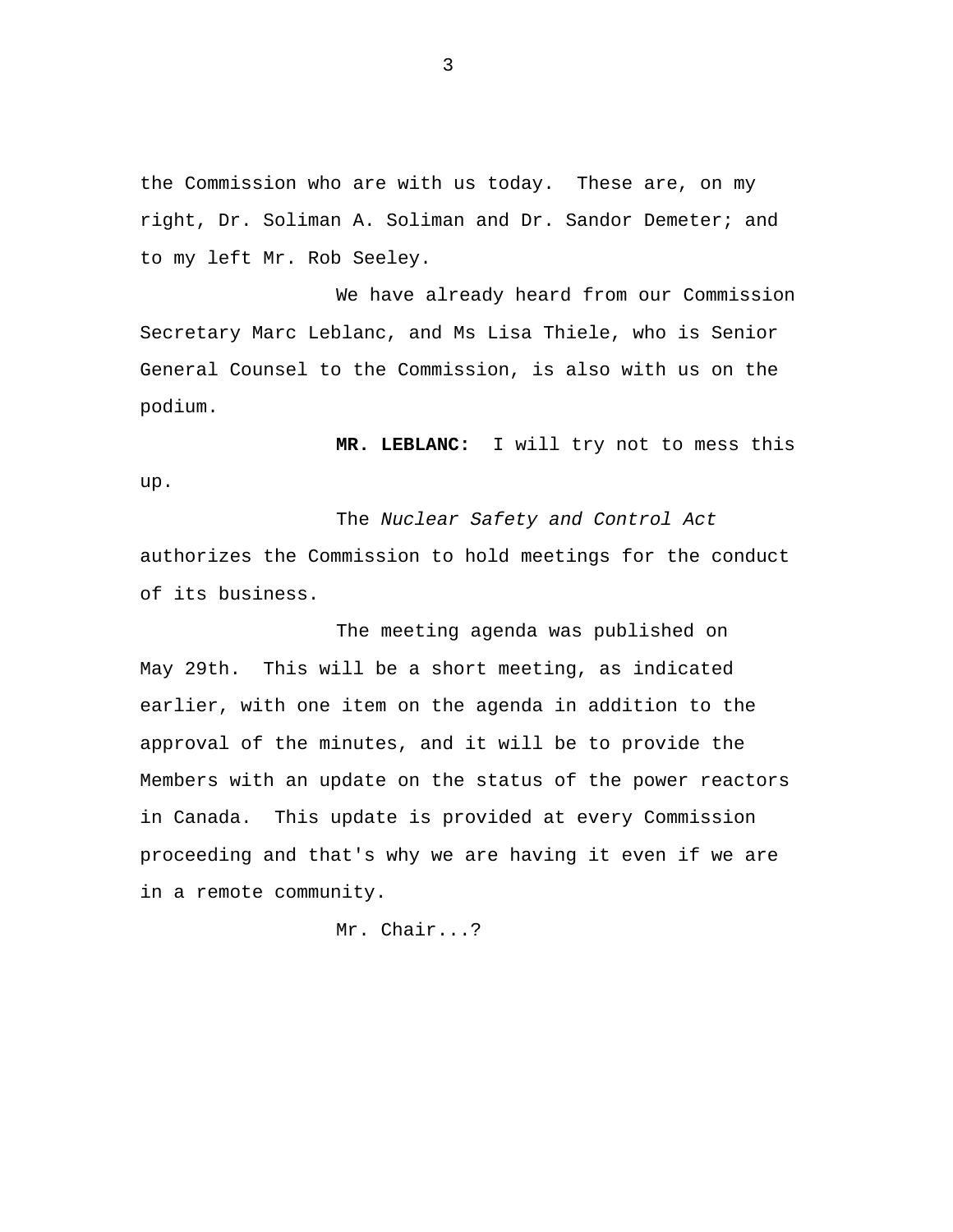<span id="page-5-0"></span>**CMD 17-M28** 

**Adoption of Agenda** 

**THE CHAIRMAN:** So with this information, I would now like to call for the adoption of the agenda by Commission Members. This is outlined in CMD 17-M28.

Do we have concurrence?

For the record, the agenda is adopted.

**CMD 17-M29** 

**Approval of Minutes of** 

**Commission Meeting held on May 9, 2017** 

**THE CHAIRMAN:** I will now call for the approval of the Minutes of the Commission meeting held on May the 9th, 2017. This is outlined in CMD 17-M29.

Are there any comments, additions or deletions from the Commission Members that reflect changes to the draft minutes?

I note there are no changes. Therefore, I would ask the Commission Members to approve the minutes.

Do we have concurrence?

Thank you. Approved.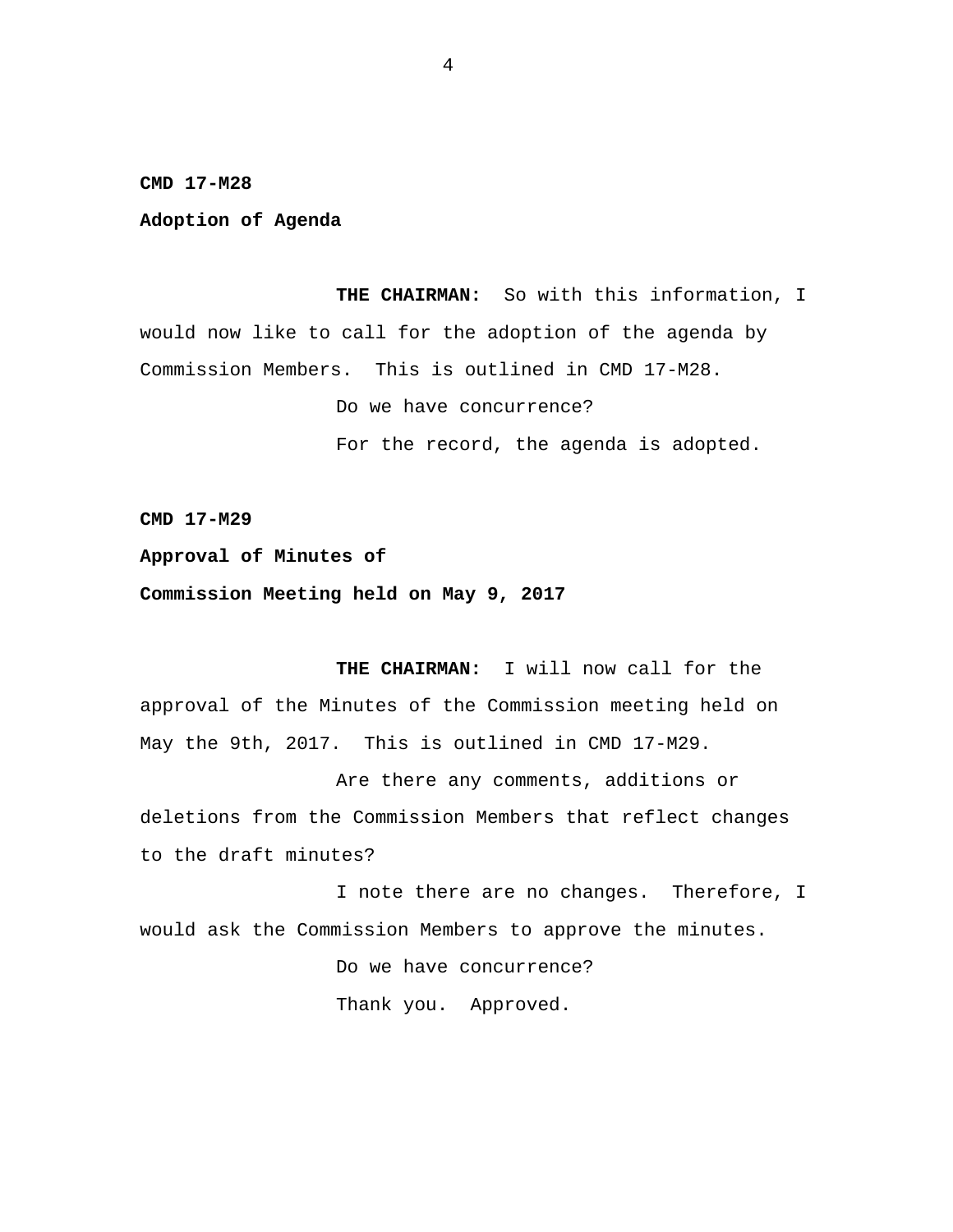<span id="page-6-0"></span>**Status Report on Power Reactors** 

**CMD 17-M30** 

**Oral submission from CNSC Staff** 

**THE CHAIRMAN:** So we now move to the Status Report on Power Reactors. This is under Commission Member Document CMD 17-M30.

I note that we have representatives from the nuclear power plants joining us by teleconference and representatives from CNSC staff are also on the line.

So to test the technology, in Ottawa, Mr. Frappier?

**MR. FRAPPIER:** Yes, I can hear you very well. Can you hear me?

**THE CHAIRMAN:** Perfectly. Thank you, Mr. Frappier.

Mr. Burton from Bruce Power, can you hear

us?

**MR. BURTON:** Yes, I can, Dr. McEwan.

Thank you.

**THE CHAIRMAN:** Thank you.

Mr. Dehdashtian from OPG Pickering site,

can you hear us?

**MR. DEHDASHTIAN:** Yes, I can. Thank you.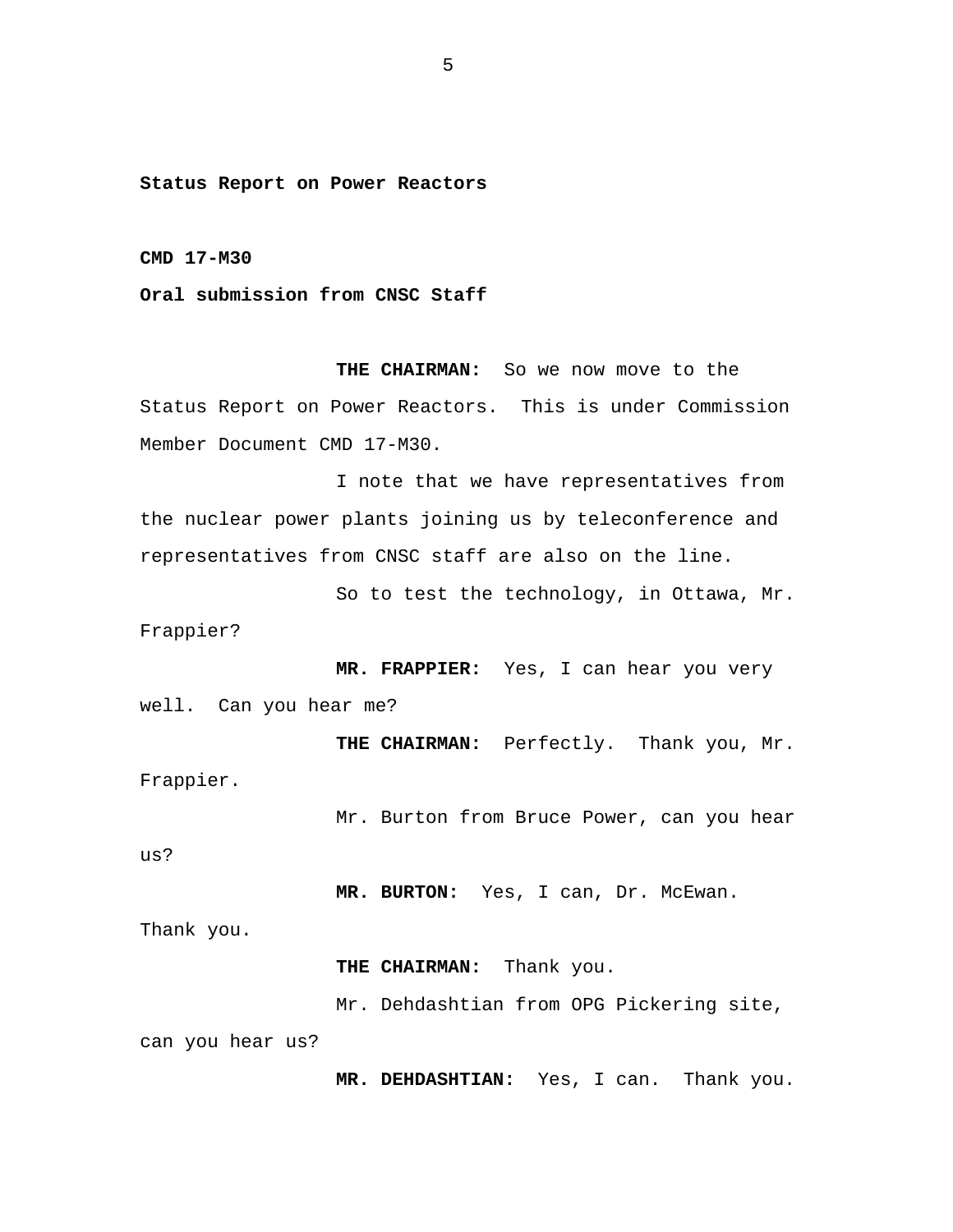**THE CHAIRMAN:** Thank you.

Mr. Khansaheb and Mr. Wooland from OPG Darlington site?

**MR. WOOLAND:** Yes, we can hear you.

**THE CHAIRMAN:** Thank you.

And the CNSC Pickering site, Mr. Leader

and Mr. Finigan?

We will try again. CNSC Pickering site, Mr. Leader and Mr. Finigan?

They will perhaps let us know when they join.

Thank you.

So, Mr. Frappier, do you have any

introductions and opening remarks?

**MR. FRAPPIER:** Yes, I do and if it's okay with you I will proceed to doing that.

**THE CHAIRMAN:** Thank you.

**MR. FRAPPIER:** Thank you and good morning, Mr. Chair and Members of the Commission. I am here to present Commission Member Document 17-M30, the power reactor status update.

For the record my name is Gerry Frappier and I am the Director General of the Directorate of Power Reactor Regulations.

With me today are Power Reactor Regulatory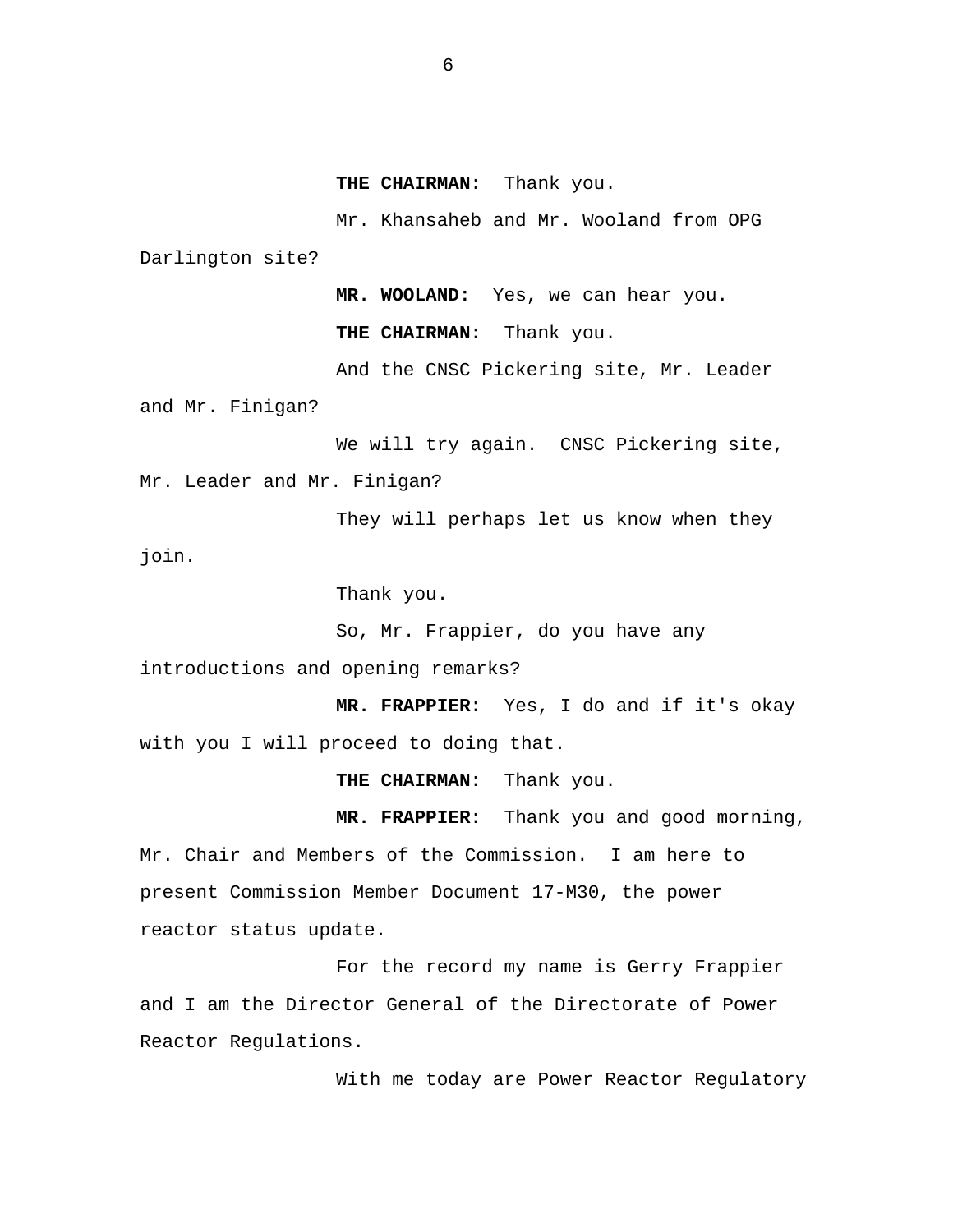Program Directors and technical support staff who are available to respond to questions on the Status Report on Power Reactors.

We also have licensee representatives, as you have just tested with your phone test, should there be any questions for them.

As you will note, the CMD in front of you was finalized on June 2nd, so I'm here to present a verbal update to provide you with the most current information.

Starting with Bruce, Bruce Unit 7 was shut down Sunday, June the 4th for what's called a surplus baseload generation outage. The Unit has returned to service and reached full power on June the 8th. This type of outage is requested by the grid operator, the provincial grid operator when there is a surplus of electricity being generated in the province. So there are no safety or regulatory issues associated with this outage.

At Darlington, I would like to draw your attention to a small change in the synchronization date for Unit 1. The anticipated date is now June 25th, with full power on June 26.

At Pickering, Unit 5 is now at 99 percent of full power after exiting the planned maintenance outage and is currently holding at that level until the results of the post start-up heat balance test are evaluated, so it's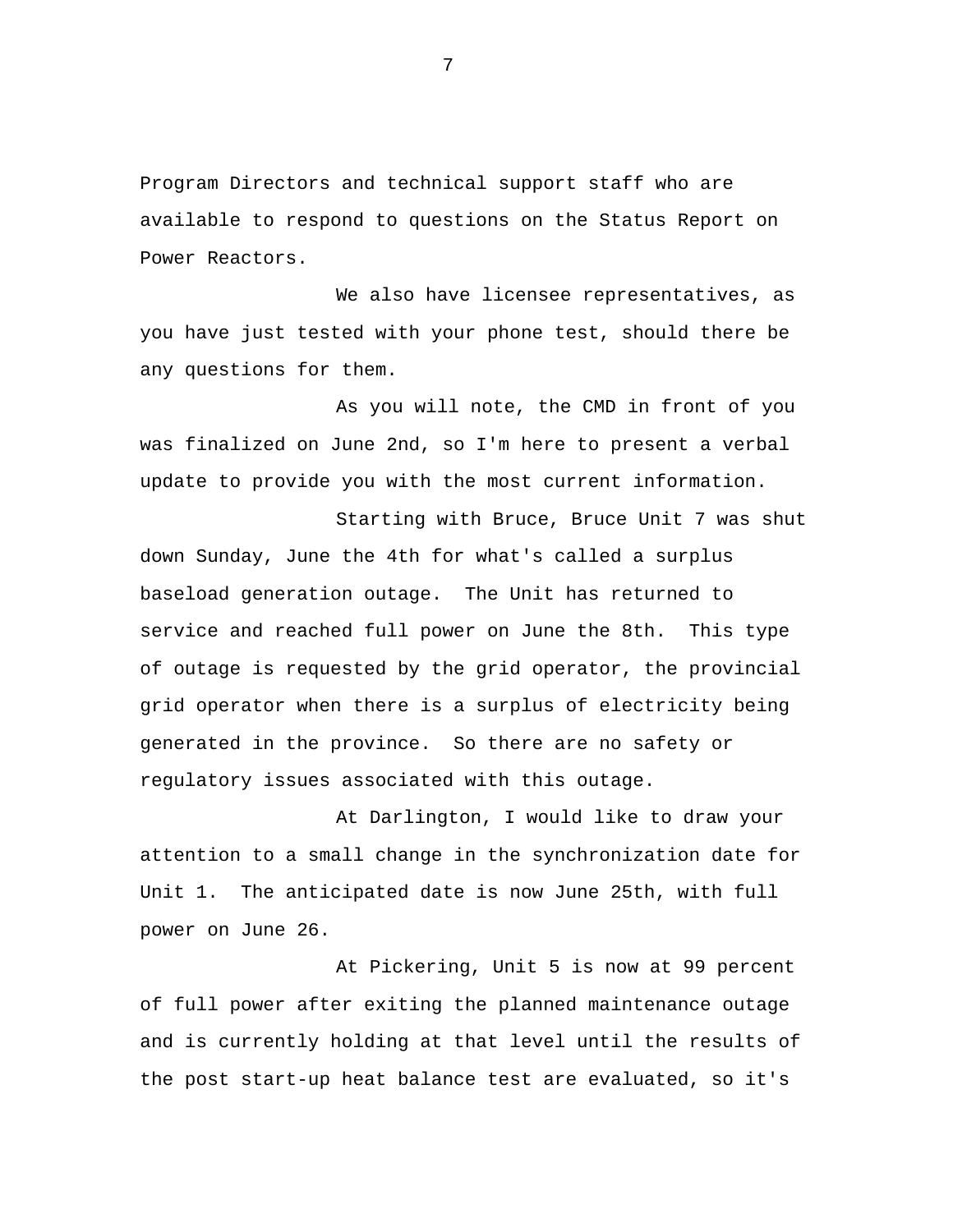a very normal process, and the target date for Unit 5 full power is June the 9th.

Also at Pickering, Unit 8 is currently at 97 percent of full power. Fuelling is still unavailable due to high suspended particulate concentration in the heat transport system. The CNSC staff are monitoring the Unit 8 refuelling issues and there is currently no target date for resuming fuelling.

Point Lepreau continues to operate at full power. No issues there.

And that concludes my update. As I said at the opening, CNSC regulatory and technical staff as well as licensee representatives are here to answer your questions if you have any. Thank you very much.

**THE CHAIRMAN:** Thank you, Mr. Frappier. I will now open the floor for questions from Commission Members to CNSC staff and licensees.

> Dr. Demeter...? No questions. Dr. Soliman...?

**MEMBER SOLIMAN:** Yes, I have a few questions about Bruce Unit 4 surplus baseload generation shutdown. I would like to know the location of that circuit breaker, first.

**MR. FRAPPIER:** Gerry Frappier for the record. I would ask Bruce Power to give us some detail on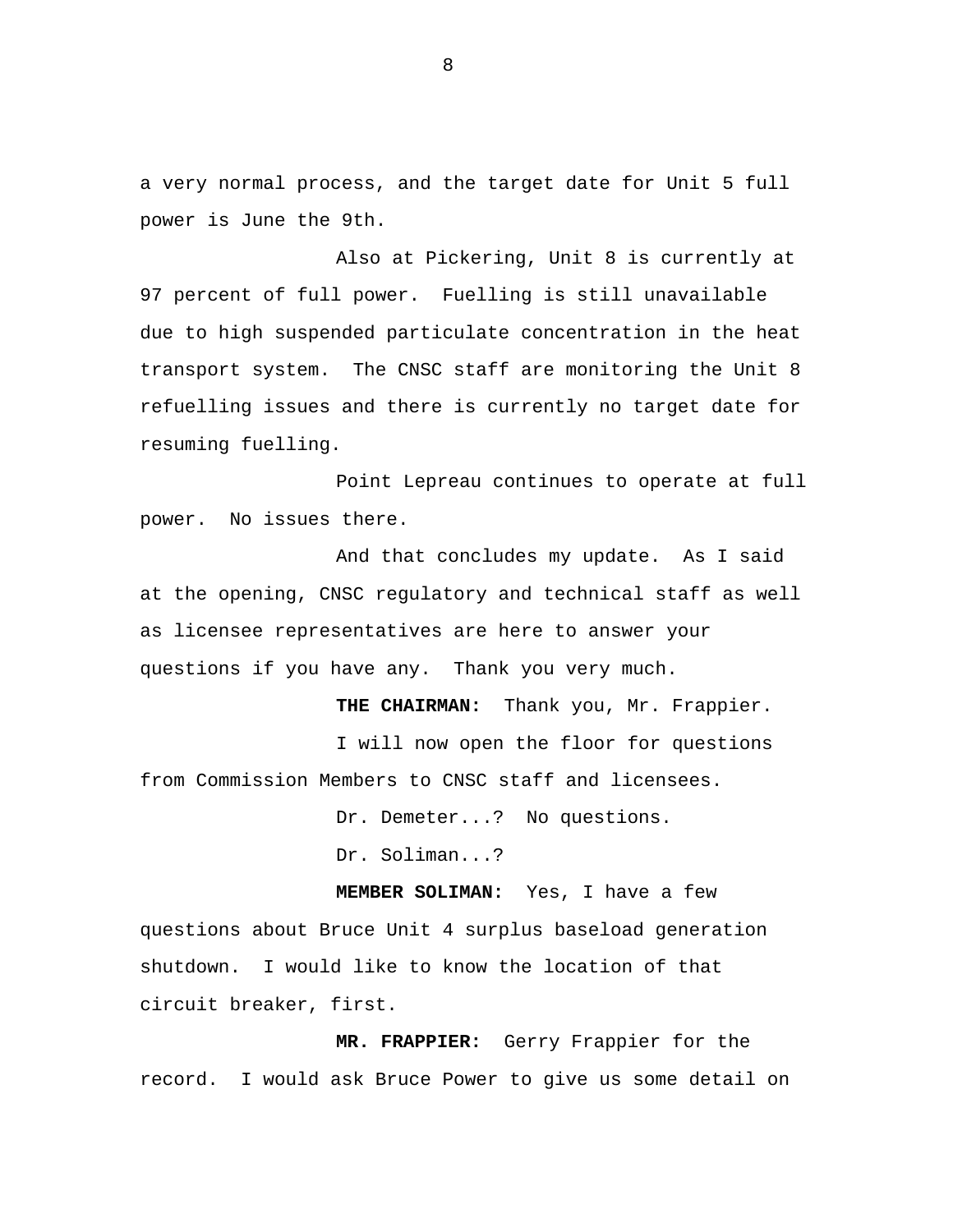the circuit breaker, where it was located.

**MR. BURTON:** Maury Burton for the record.

The circuit breaker in question is located off of our system service transformer. When we do bring units down, the unit power is supplied by one of two ways, one either from the generator through what we call the unit service transformer or through what we call a system service transformer. So when we prepare to shut down, the normal configuration is applied through the generator and the unit service transformer. When we prepare for a shutdown like this, we do electrical switching to the system service transformer which takes power from the grid. This particular breaker connects the station to that transformer.

**MEMBER SOLIMAN:** Okay. So in this case you lost Class IV power?

**MR. BURTON:** That is correct, we lost Class IV power to our odd side bus.

**MEMBER SOLIMAN:** Okay. So that loss of Class IV power trips the reactor and in this case the shutdown process is started. Did SDS1 -- you shut down the reactor using SDS1 and then SDS2 or just you shut down the reactor using SDS1 only?

> **MR. BURTON:** Maury Burton for the record. Both shutdown systems are activated during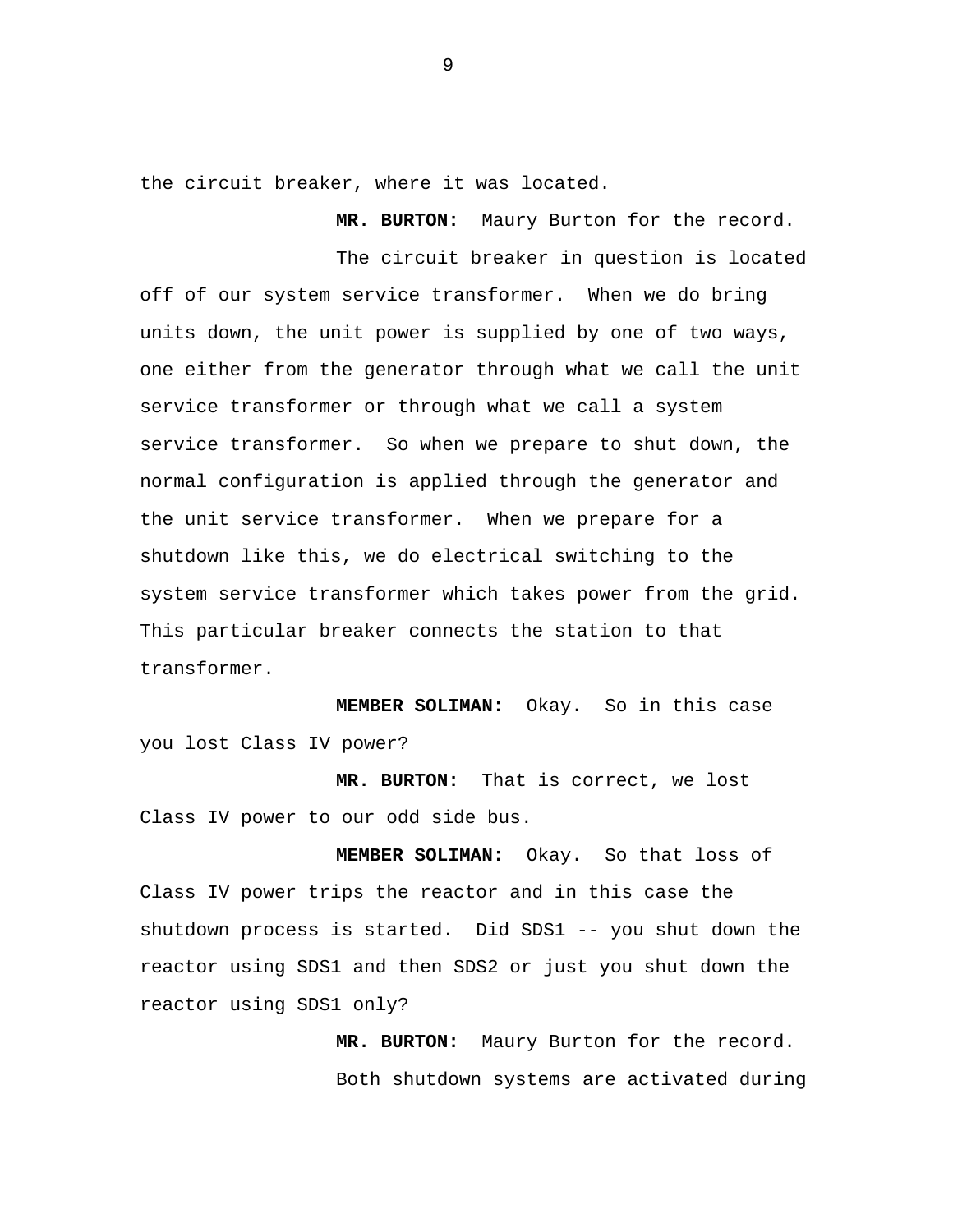this event, both on heat transport system high pressure.

**MEMBER SOLIMAN:** Okay. So what is the relation between the failure of the -- or the opening of that circuit breaker and the process you are doing in order to reduce the load or in order to eliminate the surplus baseload?

**MR. BURTON:** It's Maury Burton for the record.

Essentially what we're doing, we would be shutting down the reactor and taking the turbine offline. Therefore, that's reducing power generated in the Province of Ontario. This is something that we have been dealing with for a number of years now and a common practice. In this particular case we did have a failure which resulted in the shutdown system activating rather than a normal controlled shutdown through manual processes. That essentially is what we are doing for the surplus baseload generation shutdown. In this case we had an equipment failure during that which activated the safety systems and brought the unit down.

**MEMBER SOLIMAN:** Okay. During the trip and shutdown of the reactor, the reduced transient in this case is exactly the same like loss of Class IV power or it is an abnormal condition where you have different pressure and different temperature and you have to reevaluate your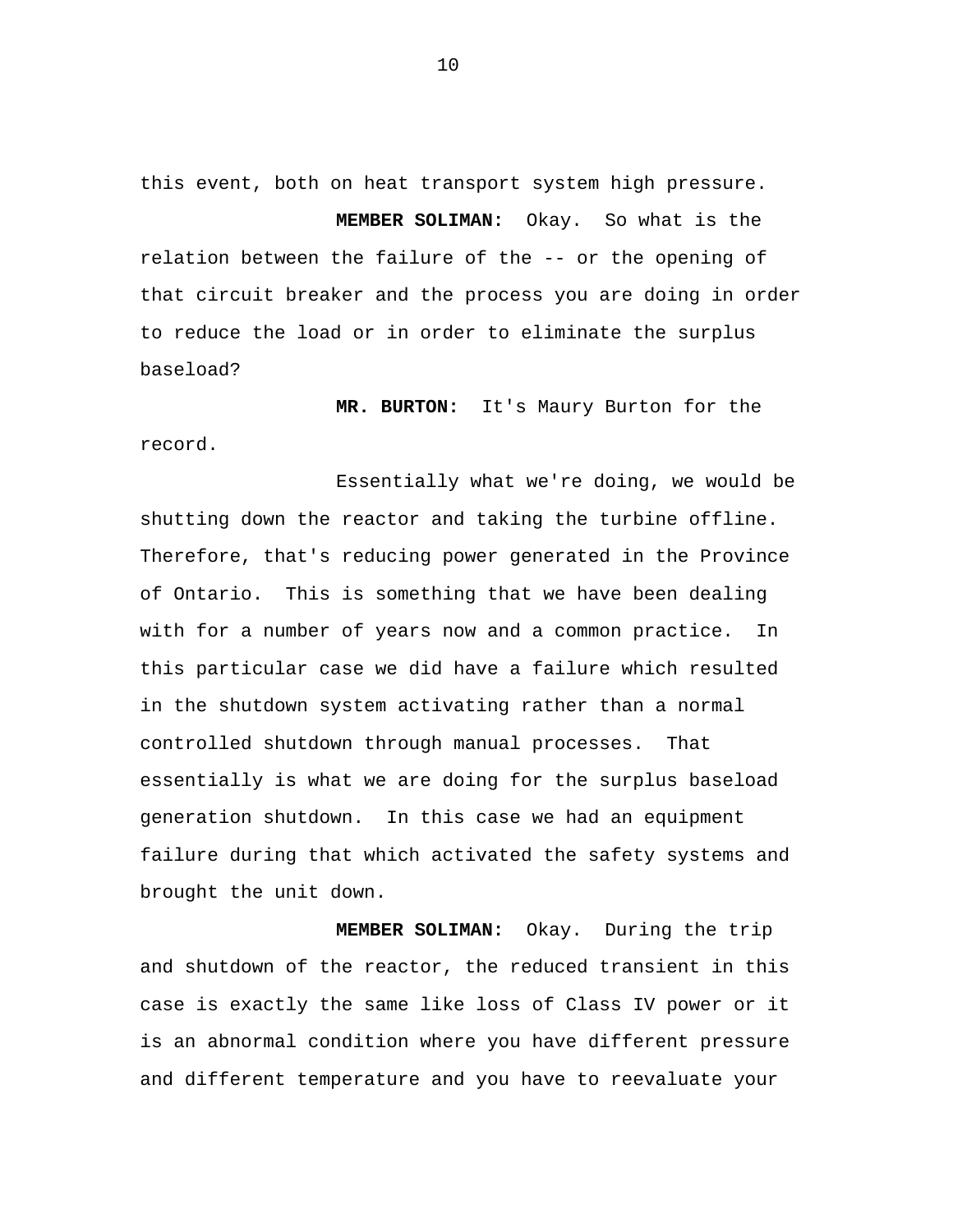fatigue usage factor?

**MR. BURTON:** Maury Burton for the record.

It is essentially the same as a loss of Class IV power. What happens when we lose one of our two buses, we have an odd side and an even side bus, is we lose the heat transport pumps and that's what essentially caused the -- or two of the heat transport pumps, that essentially is what caused the trip and by procedure we shut down the other two because flow conditions are not ideal with only one side of the reactor's pumps running and could cause damage to the other pumps that had tripped off. So the cooldown is done by thermo-siphoning. This is within the design basis. We do a number of engineering assessments after such trips to ensure that we do not have a serious process failure, that the fuel is fit for service and that the major components that could be affected, such as fuel channels and in Bruce A's case the steam drum, are fit for service.

**MEMBER SOLIMAN:** Okay. You are

investigating right now and you are producing a report. On behalf of the Commission, we would like to see the detail of this incident. And also, I would like to ask if this is an OPEX report. You are going to report that to OPEX?

> **MR. BURTON:** Maury Burton for the record. I will answer the second part first. Yes,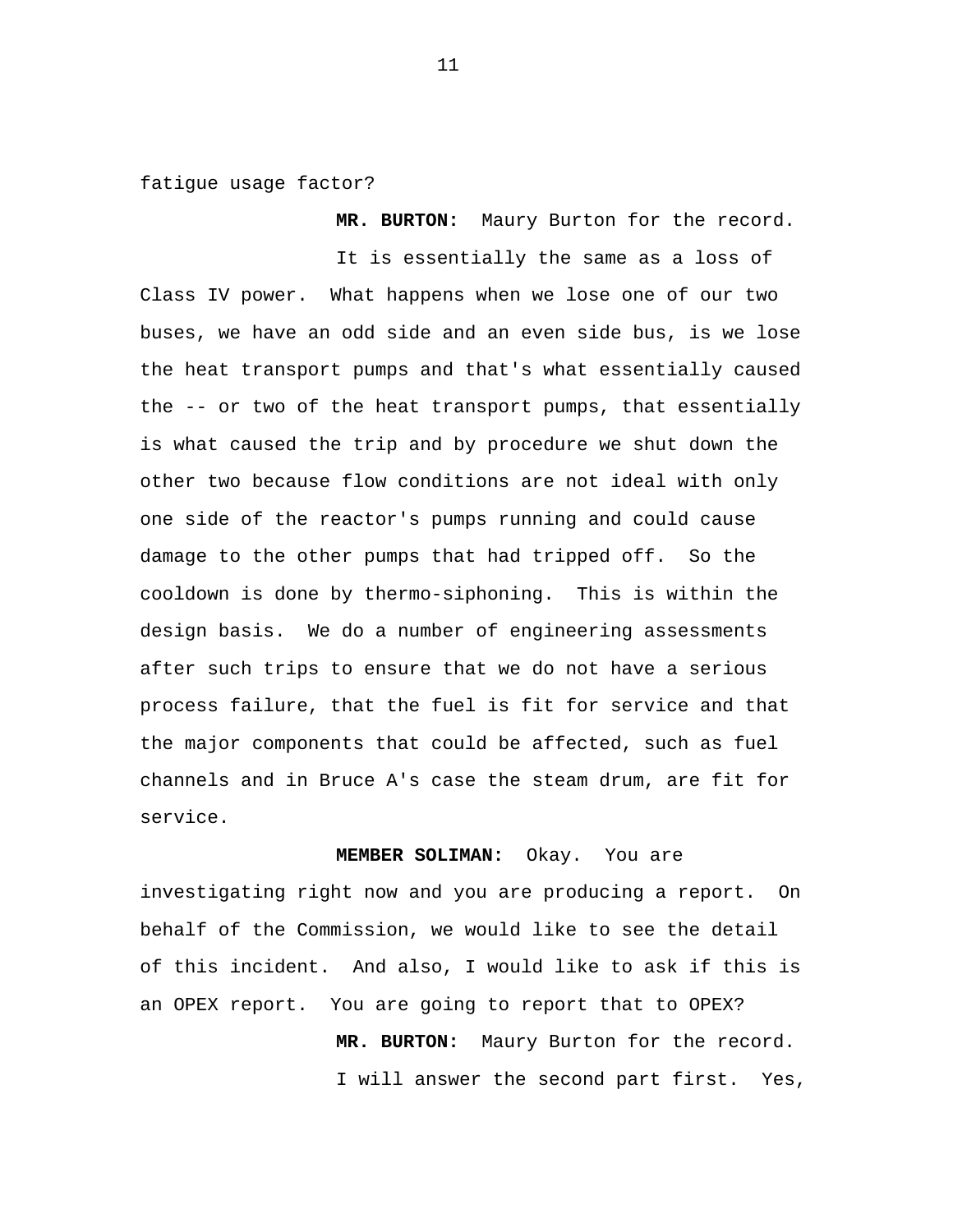the OPEX will be sent out through our normal processes through the CANDU Owners Group.

And for the first question, we do have a root cause investigation in progress and that is due to be completed by July 9th and information will be sent to CNSC staff in accordance with the requirements of REGDOC-3.1.1, which details how we report to CNSC.

> **MEMBER SOLIMAN:** Thank you very much. **THE CHAIRMAN:** Mr. Seeley...? **MEMBER SEELEY:** Thank you.

Two questions, one for Bruce and one for Pickering.

The first one is a general safety question on the Bruce incidents involving shifting loads and transportation of low-level radioactive material. So my question would be, since we had two incidents, was it the same operator or entity? And the second part of the question is then, have recommendations to prevent reoccurrence been made as part of the incident follow-up?

**MR. BURTON:** Maury Burton for the record.

In this case it was the same company doing the transport and the material being transported were three what we call rapid deployment platforms that we use for maintenance outages. The issue that we had here were these things actually have wheels on them and the way that we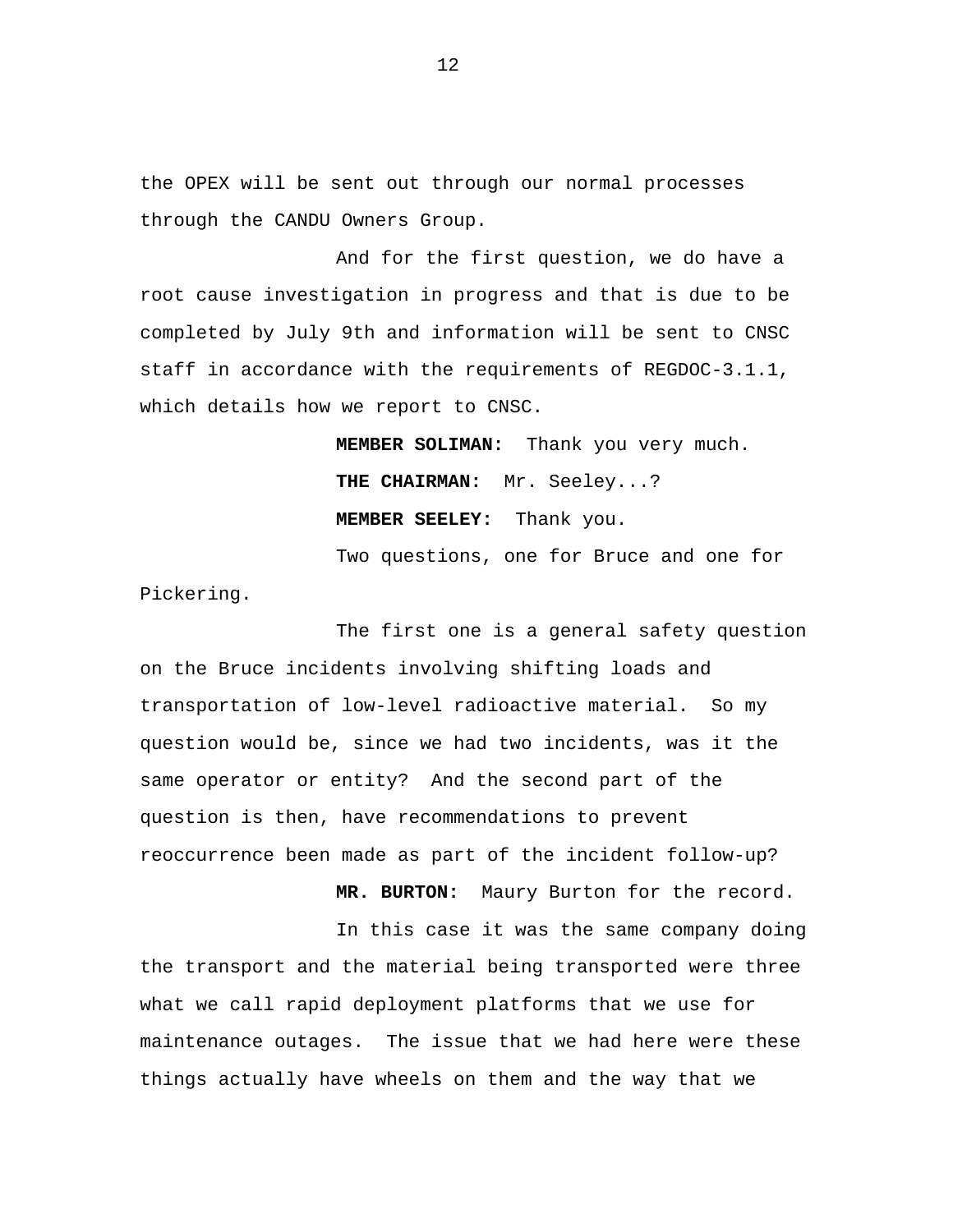secured them were through tiedowns within the containers. What we found was that even with them being tied down, it still allowed some movement which caused either the tiedown straps to loosen off or in some cases they actually snapped. So we -- when we brought these things back to site we actually lifted the platforms and put them under wood blocks so that they couldn't roll around and affect the tiedowns and used chains instead of the nylon strapping that was used in the original arrangement.

**MEMBER SEELEY:** Thank you for that.

A question for Pickering with respect to the EHG failure. I understand it was a production issue and not a safety issue, this particular incident, but I just had a question about learnings. And, you know, knowing that it's an aging facility and this component is failing, what was the age of that component? And then a general question about experience from aging components going into your cycle time analysis. Do you have a better understanding of lifecycle of different pieces of hardware within the facility? Is that part of the learning that comes from this incident?

**MS SMITH:** Good morning. For the record it's Stephanie Smith, Director of Ops and Maintenance at Pickering Nuclear.

So the EHG is part of our normal aging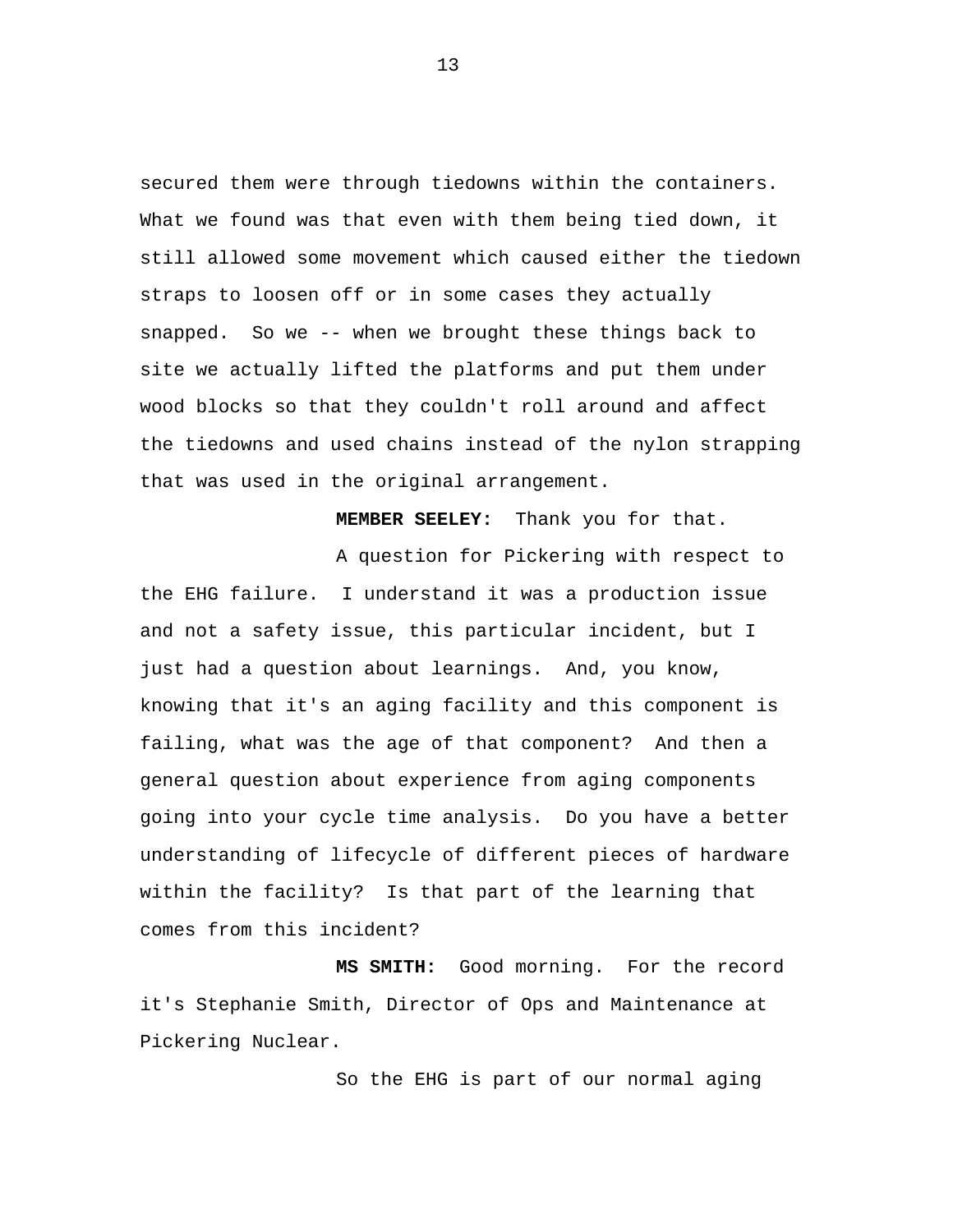management process, so it is in that process right now. I don't know the exact age of it. However, it is being managed through that process.

**THE CHAIRMAN:** Dr. Demeter...?

**MEMBER DEMETER:** Just a quick question regarding -- it's an action item, 8556, because I wasn't here in April 2016, and it refers to an event in Kakrapar, India, with a memo to come I guess by the end of June. But if someone could just give me one or two sentences on what the event was, because it's not listed in the update.

**MR. JAMMAL:** It's Ramzi Jammal.

If you're looking for an update I will just give you a high-level update with respect to the Kakrapar incident where there was a fracture of a pressure tube in a newly refurbished reactor and this was discussed at length at the Convention on Nuclear Safety and we are in communication with the colleagues in India, the Atomic Energy Regulatory Board, in order to have the root cause analysis with respect to the fracture of the pressure tube.

Since I have the floor, Mr. Chair, I would like to confirm, to Dr. Soliman's request, the submission to staff will be in early July just for the minutes and the record of the minutes. Staff will review the submission of the root cause analysis and we will provide you an update on the progress in August if it's not completed by then,